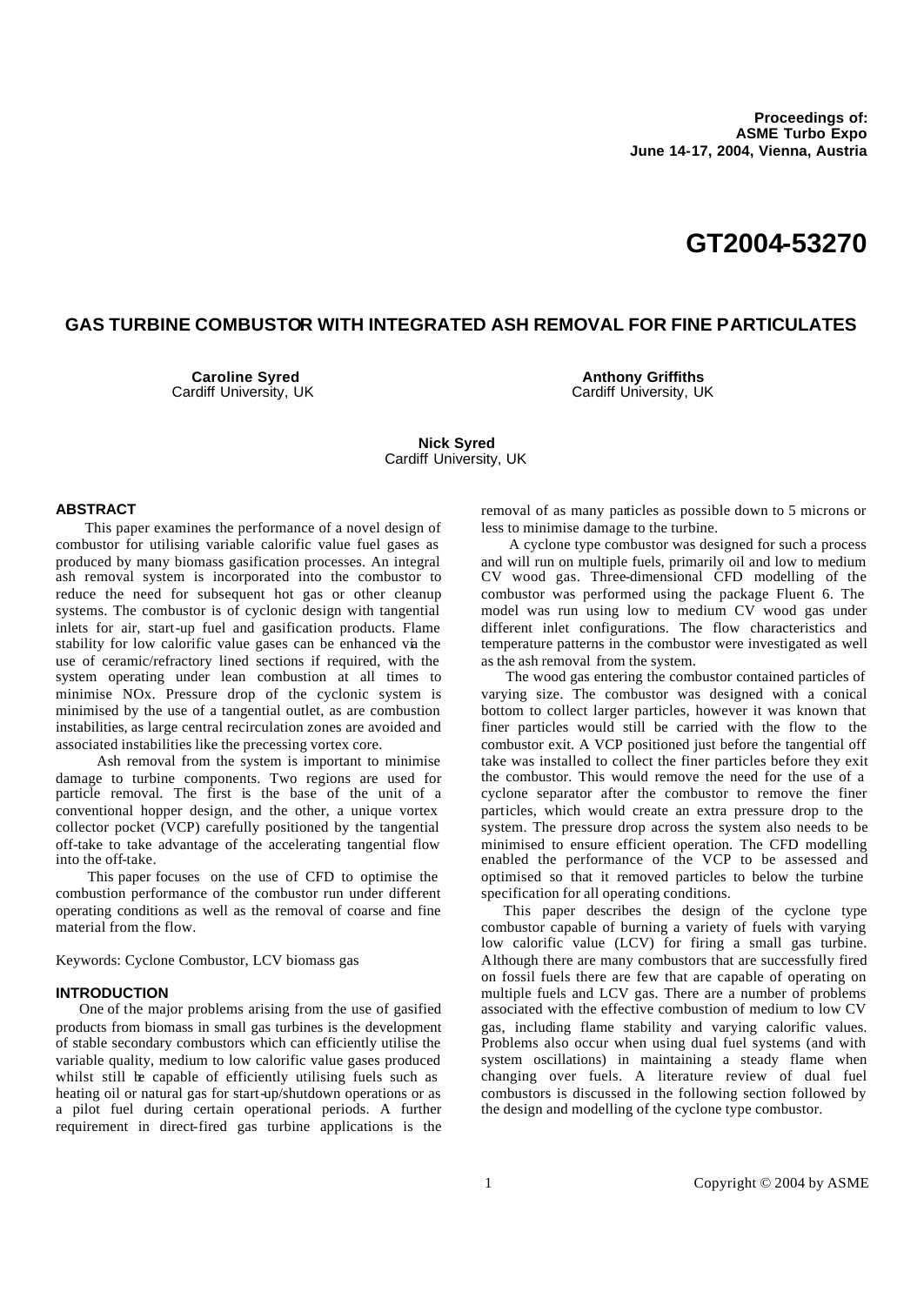## **DEVELOPMENT OF LCV COMBUSTORS FOR GAS TURBINES**

 Several studies have been undertaken to develop LCV gas turbine combustors. Problems encountered are numerous and include:

- Generation of non-premixed or diffusion flame to exclude the danger of flashback.
- Maintaining high efficiencies whilst giving low  $NQ<sub>x</sub>$  and CO.
- The necessity of using larger fuel nozzles and swirlers to handle the higher fuel gas volume
- Issues of fuel quality restrictions such as hydrogen content, particulates, alkalis, heavy metals, tars, fuel gas temperature etc
- The issue addressed in this paper of redesigning the combustor to avoid any drop in efficiency by essentially increasing available residence time, whilst simultaneously dealing with the contaminants in the LCV gas

There is a wide range of work in this area as discussed in references 1 to 6 where the issues raised above are more fully discussed.

 An example of a combustor and dual fuel nozzle, capable of burning cleaned gasifier generated low heating value gas, as well as diesel fuel is described in reference 7. The combustion system was based on a conventional combustor can with normal air distribution and aerodynamic pattern. Discrete coaxial jets with air blast liquid fuel atomisation and a combination of swirl and plain orifice low heating value gas fuel injection with a passive air purge arrangement was used. Figure 1 shows a schematic of the dual fuel injector and Figure 2 shows the combustion system. The fuel injector designed had a large volume LBTU gas fuel passage that was open to the hot gas environment which would inevitably cause hot gas recirculation. A passive purge arrangement was used where compressor delivery air is aerodynamically driven to purge the LBTU gas injector. This system was installed in a 4.2 MW gas turbine which forms part of a 15 MW integrated gasification combined cycle heat and power generation technology demonstrator plant in Sweden.



Figure 1: Dual Fuel Injector [7]

 The use of LCV gas to achieve the same power output as conventional diesel fuel results in lower flame temperatures and increased fuel flow rates. These factors can affect the flame stability, low power combustion efficiencies and require design attention. The combustion system demonstrated that the lean flame stability limit for both diesel and LBTU gas fuels were adequate to cover the entire engine operating range and fuel change over requirements.



Figure 2: Combustion Test Rig [7]

 A major consideration in the design of conventional gas turbine combustors is the fuel nozzle. The nozzle system needs to allow two types of fuels to be introduced to the combustor, the start-up fuel and the LCV biomass fuel. The design should allow the start-up fuel to be phased out as the system is switched to run on the biomass gas once stabilised. This change over of gas should have minimal effect on the gas turbine operation. A dual fuel nozzle system enabling both fuels to be introduced to the comb ustor by the same nozzle was developed [8]. The system should allow a fuel change over from starting fuel to biomass fuel with no effect on gas turbine operations. An existing dual fuel nozzle concept was modified for the use of biomass gas. The existing gas turbine, LM2500 General Electric engine, operated on natural gas and liquid fuel was modified to run on gasified biomass with a number of alterations. The swirler bore was enlarged and shown to have no impact on the combustion performance. Figure 3 and 4 shows the combustor with the biomass fuel nozzle. More detailed information on the gas turbine modifications for biomass fuel operation can be found in the literature and shows a range of fuel nozzles that have been designed for a variety of gas and liquid fuels as well as for LBTU fuel [8,9]. The lower fuel heating value (LFHV) was known to impact on the system blow off limits. An indicator of the fuels ability to successfully burn is the percentage of  $H_2$  and CO combustibles in the fuel, if the sum exceeds 80% and the LFHV is in excess of 3.72 J/m<sup>3</sup>, combustion can be sustained in the combustor for all power levels. A 50% reduction in  $NO<sub>x</sub>$  emissions could be expected with the biomass fuel, compared to natural gas operating at maximum power. Gasified biomass gives lower flame temperatures owing to the larger flow rates giving rise to more distributed combustion and uniform temperatures with reduced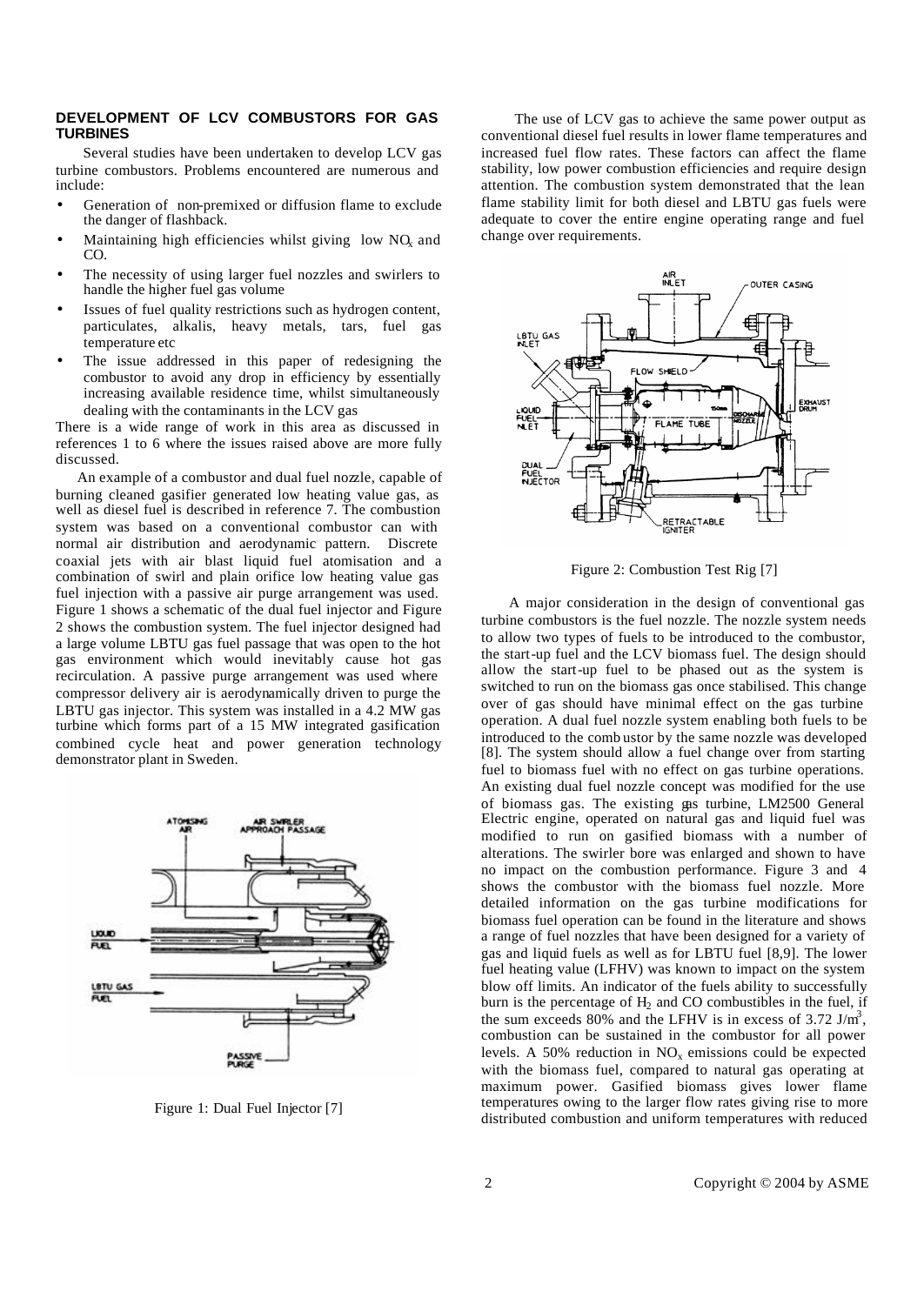$NO<sub>x</sub>$ . However CO emissions are likely to increase very significantly at full power on biomass fuel. This may require emission improvements such as exhaust stack scrubbing. Higher combustor exit temperatures and lower combustor pressure drops may be a cause of concern for the high-pressure turbine hot section. These high temperatures may be suppressed by larger fuel flow rates, but the pressure drop could affect the turbine blades and nozzle cooling. This might affect the service time of the hot section.

![](_page_2_Figure_1.jpeg)

Figure 3: Annular combustor with large swirler and biomass fuel nozzle [8]

![](_page_2_Figure_3.jpeg)

Figure 4: Biomass fuel nozzle configuration [8]

## **FUEL NOZZLE PERFORMANCE**

 The performance of the fuel nozzle is affected by several different parameters, namely emissions, flame stability and combustor liner and fuel nozzle temperatures. Designs either use single fuel nozzles or larger combustors use multiple nozzles. The effects of different low heating value fuel nozzles on these parameters have been investigated [10]. Development of low heating value fuel nozzles have been made since the 1970's [11,12,13,14]. These investigations primarily concentrated on single nozzle gas turbine combustors, with further development needed to implement these nozzles in multiple fuel nozzles. More recently Battista et al. studied the performances of low heating value fuel nozzles designs [10]. Six nozzle configurations were investigated and cover three distinct nozzle concepts. The nozzles produce swirl stabilised diffusion flames with similar axial distribution of fuel/air ratio.

 Tests were performed in a modified GE MS6000 combustor liner at successful operating pressures of 10 bar with a wide load range.

 Emissions were measured from the combustor for the different fuel nozzles. The conversion trend of  $NH_3$  to  $NO<sub>x</sub>$  was similar for each nozzle, this is probably caused by the axial distribution of the fuel to air ratio being kept constant for each nozzle. The  $NO<sub>x</sub>$  emissions generally decrease as the combustor exit temperature increases. The end of the combustor becomes increasingly fuel rich as the exit temp increases and  $NH<sub>3</sub>$  is converted to  $N_2$  and  $H_2O$ . The unburned hydrocarbon (UHC) emissions tend to increase with decreasing combustor exit temperatures. The differences in the UHC emission could not easily be identified between the different nozzles due to the low values (~2ppmv) being measured. CO emissions showed significant variations between nozzle types. The CO emissions increased rapidly as the combustor exit temperature decreased and the combustor approached blow out. For most nozzles blow out occurred below 760°C. It was found that swirl had a significant effect on the emissions. As the fuel nozzle swirl was increased the CO emissions decreased and flame stability and turndown increased, however the higher swirl nozzles produced unacceptable liner temperatures. These results show the best nozzle design has concentric axial and radial air and fuel swirlers and an air cooled mixing cup which can perform well as a single nozzle or at large scale as multiple nozzles and for a range of LCV fuels. Similar nozzles to the N7A have given acceptable performance for multi nozzle systems for low to moderate temperature LCV fuel derived from air blown gasification.

 Another combustor development programme was undertaken at British Coal and European Gas turbines [15]. LCV coal derived fuel gas was burnt at high turbine inlet temperatures. A gas turbine combustor was produced that was designed for LCV coal derived fuel gas with high turbine inlet temperatures and minimum pollutant effects. The combustor design gave high combustion efficiencies, greater than 99%, with uniform outlet temperature profiles and low combustion metal temperatures. Low  $NO<sub>x</sub>$  emissions were also achieved. The development of biomass power generation is discussed in the literature and investigates the problems associated with the process, and the modifications required to the gas turbine to accept hot low energy gas  $[16]$ . A small scale  $(>1$  MW) biomass plant is been developed which can run on LCV biomass fuel. A pressurized air blown fluid bed reactor with fuel injection from a pressurised and metered biomass unit is used. Modifications have been made to the combustor, with diesel as the start up fuel. It is expected that the diesel can be completely shut off and the turbine run completely on the LCV

#### **EVALUATION OF DESIGNS**

biomass fuel.

 All these designs are essentially derived from conventional gas turbine combustor systems fired on conventional liquid fuels or natural gas. They are all designed to be fired on cleaned bio-gas, this arises from the type of turbine equipment used with sophisticated turbine blades incorporating numerous fine cooling passages susceptible to blockage. Conversely this paper addresses a different problem involved with small-scale power systems. Here gas turbine systems are generally of simpler construction with un-cooled turbine blades and can sustain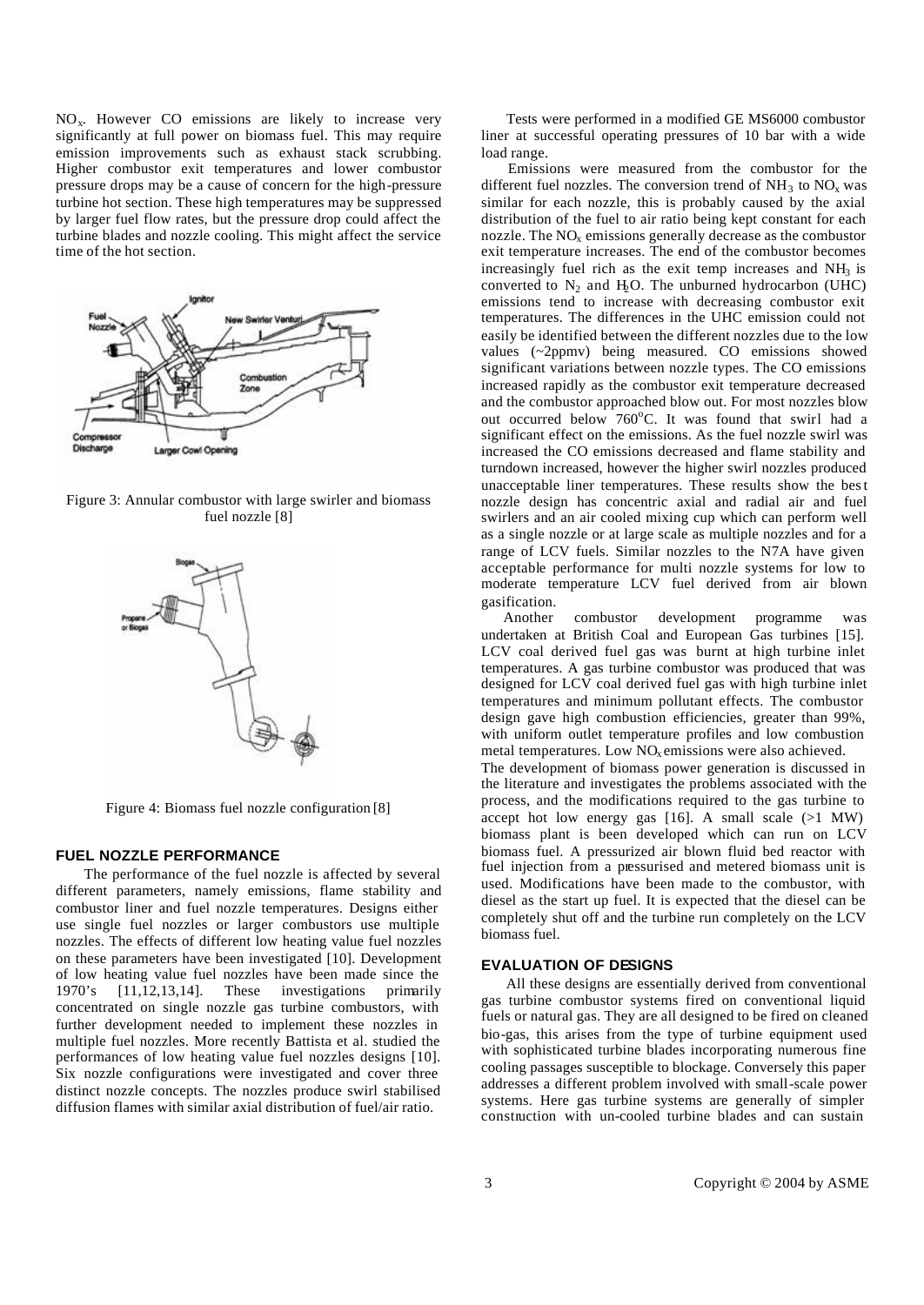modest levels of fine particulates less than 5 microns in size. Indeed some small turbine systems are derived directly from turbochargers. Turbine inlet temperatures are up to  $900^{\circ}$ C. To raise efficiency in commercial systems the use of exhaust gas regenerators is necessary to use the turbine exhaust gas enthalpy to preheat the compressor air before it enters the combustor. This work is thus part of a much larger programme to develop a biomass direct fired power system whereby biomass is efficiently gasified then burnt in the combustor described here and fine particles removed by a series of cyclone type devices, a final target being no particulates greater than 5 microns in the combustor exhaust gas. Low pressure drop across the system, low emissions and good stabilisation are also necessary requirements of the system.

## **COMBUSTOR DESIGN**

 The cyclone type combustor is designed with several tangential inlets as shown in Figure 5, two air inlet, a high CV fuel inlet for oil or natural gas and a low CV gas inlet. Tests on a prototype combustor showed the tangential inlets create a strongly swirling flow that gives good mixing and burn out rates. The combustor is to be operated at a maximum thermal input of 500kW. The combustor is mounted vertically and has a cone section at the base to collect larger particles in the flow. The combustor is designed with a long chamber to allow the flame to move up and down with varying thermal input and quality whilst giving sufficient residence time for fuel burnout and thus low emissions of CO and volatile hydrocarbons. The central section of the combustor is refractory lined allowing substantial heat storage capacity helping to create stable flames, whilst allowing wall temperatures to be significantly higher than normally accepted in such combustors. Part of the work was investigating how long the refractory section needed to be. There is also a tangential off take on the combustor that recovers energy from the flow and also forces the exhausting flow tangentially across a VCP aperture, hence increasing separation capability. A further advantage lies in its suppression of significant occurrence of coherent structures such as the precessing vortex core [19,20]. The combustor is to be used to fire a small gas turbine operating at an inlet temperature of  $800^{\circ}$ C, which later will be extended to  $900^{\circ}$ C. The exhaust gas of the combustor has higher temperatures than this, and is diluted by a co-flowing air stream that is passed through a jacket surrounding the combustor. This co-flow air lowers the temperature of the exhaust gas and acts as a diffuser to the flow, lowering the pressure drop across the combustor. The VCP is placed just before the tangential off-take which removes fine particle above 5 microns which if carried through the exhaust could damage the turbine. The VCP also removes the need for a cyclone separator to remove the particles, which would increase the pressure drop across the system further.

#### **CFD MODELLING**

 The combustor was modelled using the CFD package Fluent 6, under atmospheric conditions but with velocities representative of those occurring under pressurised gas turbine operating conditions. An unstructured, hexadredal, three dimensional grid was applied for this analysis. A finer mesh was concentrated around the inlet and outlet sections. The design of the combustor is shown in Figure 5.

![](_page_3_Figure_5.jpeg)

![](_page_3_Figure_6.jpeg)

 The Reynolds Stress turbulence model was used as the combustor has strong swirling flow. Experience has shown that this model predicts swirling flow with significantly more accuracy than other models [17]. The LCV gas species and gas oil were modelled in Fluent using the mixture fraction/pdf approach thus assuming chemical equilibrium. The local thermo-chemical state is also related to enthalpy as well as the mixture fraction. Table 1 shows the gas composition used for the modelling. Twelve species were defined in the pdf approach.

Table 1: Composition of LCV gas

| Species  |  |  | $H_2$ $O_2$ $N_2$ $CH_4$ $CO$ $CO_2$ $H_2$               |  |
|----------|--|--|----------------------------------------------------------|--|
| Mole     |  |  | $\mid$ 5.45   1.14   47.41   1.54   9.54   11.49   23.43 |  |
| fract. % |  |  |                                                          |  |

 The system was assumed to be non-adiabatic as radiative heat transfer to wall boundaries would have to be considered. The Discrete Transfer Radiation Model (DTRM) was used throughout the calculation to account for this heat loss. Heat transfer through the wall boundaries was allowed for with boundary conditions pertaining to those in the gas turbine. Particles were introduced into the LCV gas stream using the discrete phase function. This enables the particles to interact with the flow and predict particle trajectories, hence separation.

## **COMBUSTOR TESTS**

 The combustor was tested with different inlet configurations, thermal inputs and equivalence ratios. The inlet section has four tangential inlets. Two air inlets, a wood gas and an oil inlet. Different combinations of air inlets were used with LCV gas supplied through the wood gas inlet. All of the tests below use  $100\%$  LCV gas supplied through the wood gas inlet. The configuration of the inlet section is shown in Figure 5 (Previous CFD combustor tests have shown the combustor can successfully run on oil and a combination of oil and LCV gas whilst maintain steady combustion and uniform outlet conditions [18]). The inlet configuration, thermal inputs and equivalence ratios for the different tests are shown in Table 2.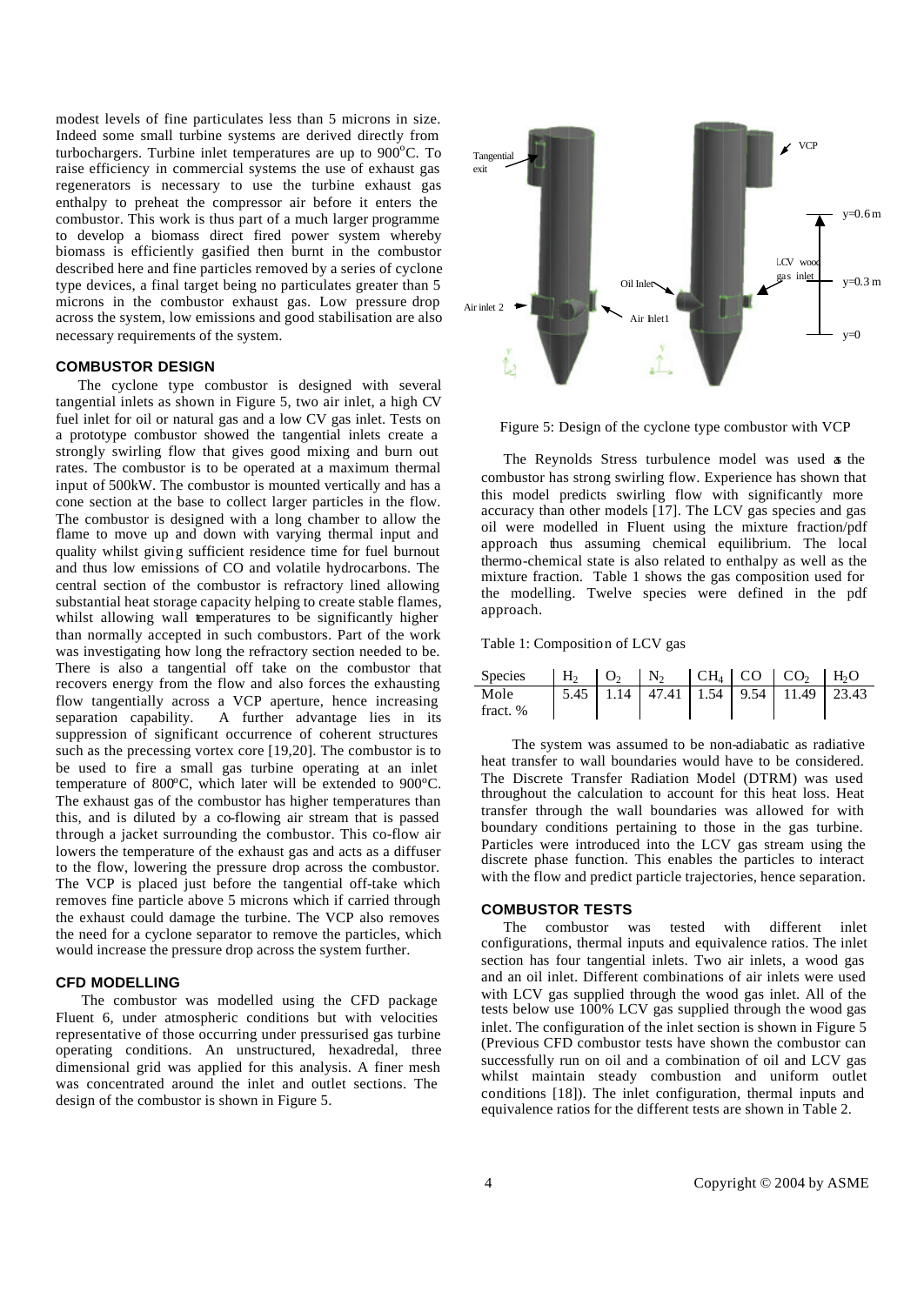| Equivalence<br>ratio | Air Inlet Air Inlet<br>$1(100\%)$ | $2(100\%)$ | Air Inlet 1   Thermal<br>$(50\%) \& 2$ | Input kW |
|----------------------|-----------------------------------|------------|----------------------------------------|----------|
|                      |                                   |            | $(50\%)$                               |          |
| 1.2.                 | Test 1                            | Test 2     | Test 3                                 | 500      |
| 1.5                  | Test 4                            | Test 5     | Test 6                                 | 500      |
| 1.5                  | Test 7                            | Test 8     | Test 9                                 | 350      |

Table 2: Combustor test configuration

 Fluent models were run for all the test cases and the aerodynamics and combustion characteristics investigated. Typical axial velocity contours taken across the combustor are shown in Figure 6 for test 4.

![](_page_4_Figure_3.jpeg)

Figure 6: Velocities contours across combustor for test 4

![](_page_4_Figure_5.jpeg)

Figure 7: Temperature contours across combustor for test 4

 The tangential inlet creates a strongly swirling flow with high tangential velocities near the walls. The tangential velocity decreases towards the centre of the combustor chamber and a forced vortex is formed. This vortex continues along the chambers length. There was evidence of a secondary wall flow into the bottom hopper section, however upwards velocities were small in the central region and the discrete phase particle tracking discussed later showed no evidence of significant numbers of particles being convected into this region, its main function being to catch larger particles, the VCP the smaller fractions.

 Static temperature contours across the combustor for test 4 are shown in Figure 7. High static temperatures are located near the combustor wall and correspond to area of high velocity. Lower temperatures are found in the centre of the chamber where low velocities are located. Clearly the high LCV gas velocity is producing efficient mixing of the fuel and air, promoting early combustion and good flame stability. As the flow moves downstream, temperatures across the centre of the chamber increase. Temperature and velocity contours show the combustor has good mixing and burnout.

 Axial velocity, temperature and CO mass fraction profiles have been plotted across the combustor at the beginning of the central refractory section  $(y=0.3m)$  and just before the end of the refractory section ( $y=0.6$ m), Figures 8 to 13. This will enable the mixing, aerodynamics and inlet configurations of the different case to be examined. Figure 5 shows the position of y=0.3 and 0.6 across the combustor.

![](_page_4_Figure_11.jpeg)

Figure 8: Axial velocity profiles through combustor at  $y=0.3$ 

![](_page_4_Figure_13.jpeg)

Figure 9: Axial velocity profiles through combustor at  $y=0.6$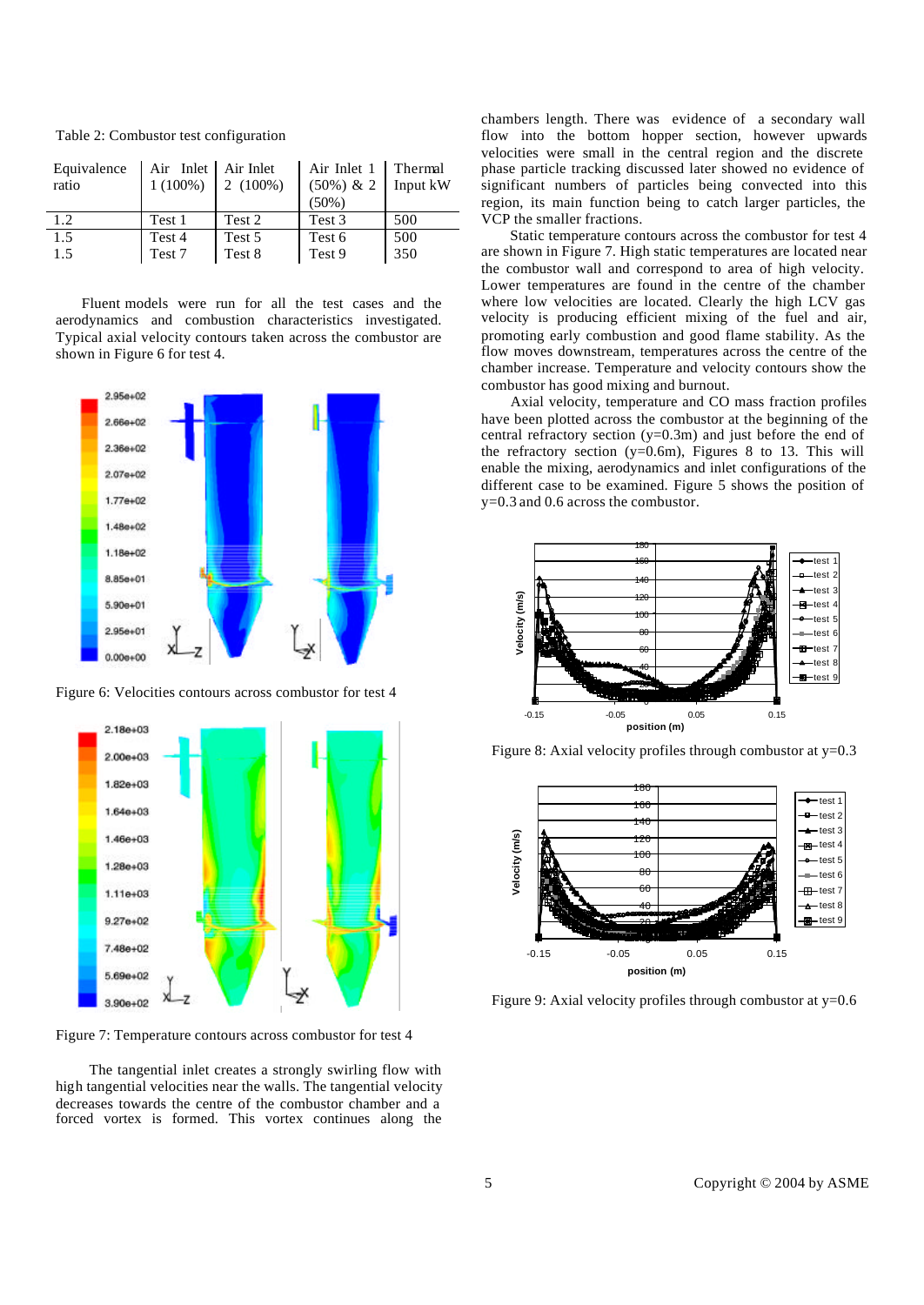![](_page_5_Figure_0.jpeg)

Figure 10: Temperature profiles through combustor at  $y=0.3$ 

![](_page_5_Figure_2.jpeg)

Figure 11: Temperature profiles through combustor at y=0.6

![](_page_5_Figure_4.jpeg)

Figure 12: CO mass fraction profiles through combustor at  $y=0.3$ 

![](_page_5_Figure_6.jpeg)

Figure 13: CO mass fraction profiles through combustor at  $y=0.6$ 

 Figures 8 and 9 show that high velocities are maintained near the combustor walls with much lower velocities across the centre where the central vortex is located. At  $y=0.3$  central velocities are very low and increase towards the walls. At  $y=0.6$ the velocity of the flow across the chamber have decreased slightly. Tests 3 and 5 have highest velocities across the chamber. Temperature profiles at y=0.3 and 0.6 shows similar temperatures across the centre of the combustor for most tests. Tests 3 and 5 have higher temperature across the combustors centre and correspond to the high velocities in these regions. All tests show high temperatures near to the wall and coincide with the regions of high velocities. Most wall temperatures within the primary combustion zone are around 1500K or less, Figures 10 and 11. This is an acceptable value as this section of the combustor wall is refractory lined and can with stand these temperatures. Differences in wall temperatures however occur when different air inlet configurations are used, especially at lower air to fuel ratio's. Test 3 has the highest wall temperatures at approximately 1700K. This test splits the air equally between inlet 1 and 2, and has a lower air to fuel ratio than tests 4 to 9, producing higher temperatures than these tests as expected. However comparing this case with tests 1 and 2 with the same equivalence ratio, far higher temperatures are found. This test also produces higher CO values at the wall, Figures 12 and 13. Inlet 2 appears to produce lower wall temperatures than when using a combination of 1 and 2 and lower CO values than both inlet 1 and a combination of inlet 1 and 2. The CO mass fraction shows higher levels of CO occur where high values of velocity and temperature are found, where there is greater mixing and combustion.

![](_page_5_Figure_9.jpeg)

Figure 14: Velocity profiles across combustor exit in radial direction

![](_page_5_Figure_11.jpeg)

Figure 15: Temperature profiles across combustor exit in radial direction

6 Copyright © 2004 by ASME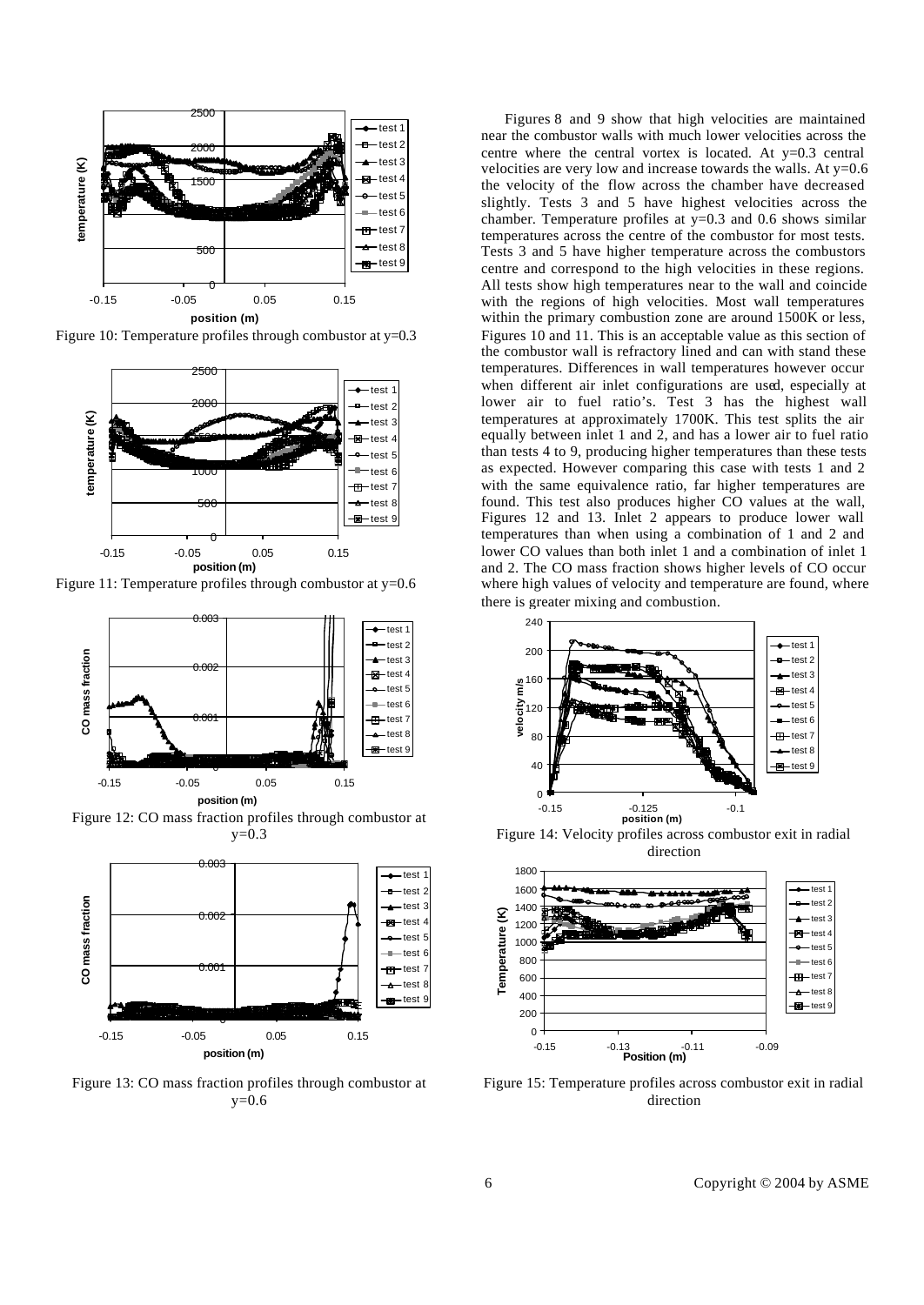The exit velocities and temperatures are shown for the combustor taken radially through the centreline of the exit, Figures 14 and 15 respectively. They show that different thermal inputs (500 and 350 kW) achieve the same exit temperatures when they have constant equivalence ratios (test 4-6 and 7-9). Tests 7-9 have lower exit velocities than for tests 4-6 as there is lower total mass flow at the inlet and hence have a lower thermal output. It is important to keep combustor exit temperatures constant, as this is required by turbine inlet conditions. Thus the results show the thermal input to the combustor can be varied whilst still maintaining constant exit conditions. Also small changes in the equivalence ratio (e.g. from 1.2 to 1.5 fuel lean) have only a small change in the exit temperature. The effect of varying inlet configuration to the exit shows that using air through inlet 1 gives the lowest exhaust gas temperature with an average exit velocity for the same thermal input and equivalence ratio. Using air inlet 2 or a combination of inlets 1 and 2 give higher exit temperatures and velocities. However the use of combined inlet 1 and 2 cause higher wall temperatures and higher CO levels. Inlet 2 appears to give the best configuration in maintaining lower wall temperatures and low CO levels. Most tests show that combustor exhaust gas temperatures are suitable for firing directly into the gas turbine. For cases where the gas exceeds the turbine inlet temperature, dilution air is used to lower the temperature. CO levels in the combustor exit were also examined. Low levels of CO are found in the combustor exit with values up to 20 ppm (from mole fraction). Temperatures inside the combustor exceed 1400K in the region of the main flow near the combustor walls. The highly swirling flow and length of combustion chamber will cause a long residence time. This long residence time and high temperature inside the flow will cause any tars and char particles in the flow to be fully burnt out

 The refractory lining length is acceptable with most CO burnt out by the end of the section. Rigorous wall cooling would be provided after the refractory section on the metal surfaces. Although wall cooling would cause quenching it would not contribute to the additional formation of CO as nearly full burnout has occur by this point.

#### **PRESSURE DROP**

 Minimising pressure drop across any system is an important consideration and the maximum values across the combustor are shown below in Table 3. Tests 4 to 6 give the largest pressure drop across the combustor. This is caused from increased inlet mass flows for these tests. Using inlet 2 for the air inlet causes the largest pressure drop across the combustor and the maximum value is found to be 0.09 bar for test 5. This value is in an acceptable range as the gas turbine allows a pressure drop of 0.2 bar across the system. This pressure drop could be reduced further by placing a  $7^\circ$  diffuser on the tangential off-take [19]. This could also recover up to 40% of lost kinetic energy. Another advantage of the tangential offtake is that it minimises the formation of coherent structure such as the precessing vortex core which tend to appear with conventional centrally located exhausts and free/forced tangentially velocity distributions [20].

## **PARTICLE INJECTION**

 A range of particles were introduced to the combustor through the wood gas inlet for all the cases, and are representative of those present in the gas from the gasification process. A Rosin-Rammler size distribution between 1 and 100 microns was used with an average diameter of 50 microns, Figure 16.

![](_page_6_Figure_6.jpeg)

Figure 16: Rossin-Rammler distribution for wood particles

 Larger particles were not introduced into the combustor as these would have been removed by earlier systems. The conical section, the collection pot, of the combustor should remove larger particles from the flow and the VCP situated just before the combustor exit should remove fine particles. The tangential off-take forming the exhaust of the combustor should draw the flow past the VCP situated just before it. The particles in the flow should shear off and be collected by the VCP. Table 3 shows the collection efficiency of the combustor.

Table 3: Particle collection efficiency and pressure drop across combustor

| Test           | Collection | VCP % | Escape % | <b>Static Press</b> |
|----------------|------------|-------|----------|---------------------|
|                | pot %      |       |          | drop (Pa)           |
|                | 49         | 43    | 5        | 6250                |
| 2              | 69         | 16    | 12       | 6500                |
| $\overline{3}$ | 47         | 39    | 11       | 6250                |
| $\overline{4}$ |            | 69    | 21       | 8000                |
| $\overline{5}$ | 48         | 40    | 9        | 9000                |
| $\overline{6}$ | 27         | 48    | 22       | 8300                |
|                | 12         | 64    | 21       | 4250                |
| 8              | 50         | 21    | 26       | 4300                |
| 9              | 43         | 44    | 10       | 4200                |

 Figure 17 shows larger particles being collected in the bottom conical section of the combustor, and smaller particles collected in the VCP.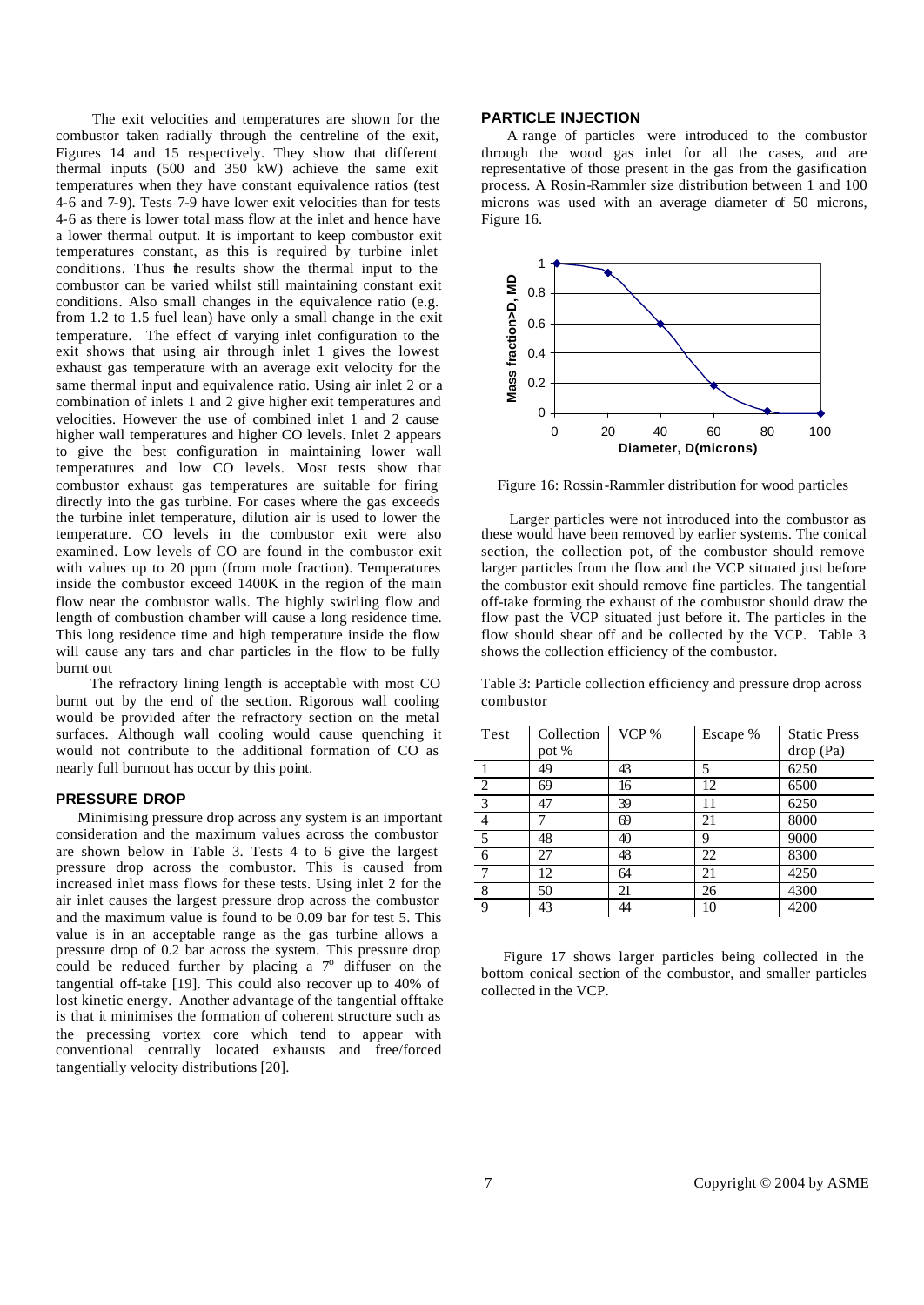![](_page_7_Figure_0.jpeg)

Figure 17: Particles collected in combustor for a) conical bottom section and b) VCP

 Test 1 to 3 show the combustor removes more particles than most other tests. This is most likely due to the effect of the velocity patterns inside the flow and the particle loading. Different flow velocity patterns obviously effect the position and number of particles that pass the VCP. Further investigation is needed to optimise the position of the VCP for maximising the removal of particles for different tests. Most of the particles for tests 1-3 escaping the combustor are less than 5 microns. This size of particles in the exhaust gas is an acceptable value for direct feed into the gas turbine.

#### **CONCLUSION**

 The cyclone combustor runs well on LCV gas and produces a stable highly swirling flow. Good mixing and burnout occurs in the chamber with early combustion initiated near the inlets. The combustor can be run over a range of thermal inputs and equivalence ratios whilst maintaining similar exit conditions. Conditions within the combustor will burnout any tar or char particles in the flow. The maximum pressure drop across the combustor is 0.09 bar, which is an acceptable value for the system.

 The inlet configuration to the combustor has an effect on the exit velocities with air inlet 2 and a combination of air inlets 1 and 2 giving the highest velocities. The use of air inlet 2 alone appeared to give the best configuration for maintaining lower wall temperatures and lower CO levels. The tangential off-take on the combustor was shown to perform well, producing good exit flow. The flow is drawn past the VCP as it is forced into the tangential off-take that forms the exhaust. This mechanism cause most fine particles in the flow to be projected into it. The VCP collected most particles down to 5 microns for test 1 to 3, and further investigation is need to optimise the position of the VCP for different tests. The exhaust gas from the combustor is clean with low emissions and the gas is suitable for direct firing into a small-scale gas turbine. CFD results are at present being validated with experimental data.

#### **ACKNOWLEDGEMENTS**

 The authors would like to thank EPSRC (contract GR/N16587/01) for their support on this work.

#### **REFERENCES**

[1] Adouane, B., Hoppesteyn, P., de Jong, W., van der Wel, M., Hein, K. R. G. and Spleithoff, H., 2002, Gas Turbine Combustor for Biomass Derived LCV gas, a First Approach towards Fuel-NO<sub>x</sub> Modelling and Experimental Validation, Applied Thermal Engineering, vol. 22, Issue 8, pp 959-970

[2] Beer, J. M., 1995, Clean Combustion in Gas Turbines: Challenges and Technical Responses -A Review, Journal of the Institute of Energy, vol. 67, pp 2-10

[3] Beer, J. M. and Garland, 1997, A Coal Fuelled Combustion Turbine Cogeneration System with Topping Combustion, Journal of Engineering for Gas Turbines and Power, vol.119, no. 1, pp 84-92

[4] Hasegawa, T, 1998, Study of Low  $NO<sub>x</sub>$  in Medium-Btu Fuelled  $1300^{\circ}$ C – Class Gas Turbine Combustor in IGCC. ASME International Gas Turbine and Aeroengine Congress and Exibition, 98-GT-331, Stockholm, Sweden

[5] Hoppesteyn, P. D. J., de Jong W., Andries, J. and Hein, K. R. G., 1998, Coal Gasification and Combustion of LCV Gas, Bioresource Technology, vol. 65, no. 1-2, pp105-115

[6] Nakata, T, Sato, M., Ninomiya, T. and Hasegawa, T., 1996, Journal of Engineering for Gas Turbines and Power, vol. 118, 94-GT-218, pp 534 -540

[7] Al-Shaikhly, A. F., Mina, T. I. And Neergaard, M. O., 1994, Development of a dual fuel LBTU gas/diesel burning combustion system for a 4.2 MW gas turbine, ASME International Gas Turbine and Aeroengine Congress and Exhibition, 94 -GT-438, The Hague, NL

[8] Neilson, C. E., Shafer, D. G. and Carpentieri, E., 1998, Gas Turbine Fuel Nozzle Design and Combustion Test Evaluation and Emission Results with Simulated Gasified wood Product Fuels, International Gas Turbine and Aeroengine Congress and Exhibition, Stockholm, Sweden,

[9] Neilson, C., 1998, Gas Turbine Modifications for Biomass Fuel Operation, Biomass and Bioenergy, Vol. 15, No. 3, pp269- 273

[10] Battista, R. A., Feitelberg, A. S and Lacey, M. A., 1996, Design and Performance of Low Heating Value Fuel Gas Turbine Combustors, ASME International Gas Turbine and Aeroengine Congress and Exhibition, 96-GT-531, Birmingham, UK

[11] Battista, R. A. and Farrell, R. A., 1979, Development of an Industrial Gas Turbine Combustor Burning a variety of Coal-Derived Low Btu Fuels and Distillate, ASME, 79 -GT-172

[12] Lawson, C. C, 1985, Water-Cooled Components Test Program, Final Report, DOE/MC/20192-1953, Contract DE-AC21-83MC20192

[13] Beede, K. W. and Blanton, J. C., 1979, Development of an Industrial Gas Turbine Combustor Burning a Variety of Coal-Derived Low Btu Fuels and Distillate, ASME paper No. 79- GT-172

[14] Savelli, J. F. and Touchton, G. L., 1985, Developement of a Gas Turbine Combustion System for Medium-Btu Fuel, ASME Paper No. 85-GT-98

[15] Constant, D. R., Cannon, M. F. and Kelsall, G. J., 1997, Development of an LCV Fuel Gas Combustor for an Industrial Gas Turbine, 1997, International Gas Turbine and Aeroengine Congress and Exhibition, ASME, 97-GT-38